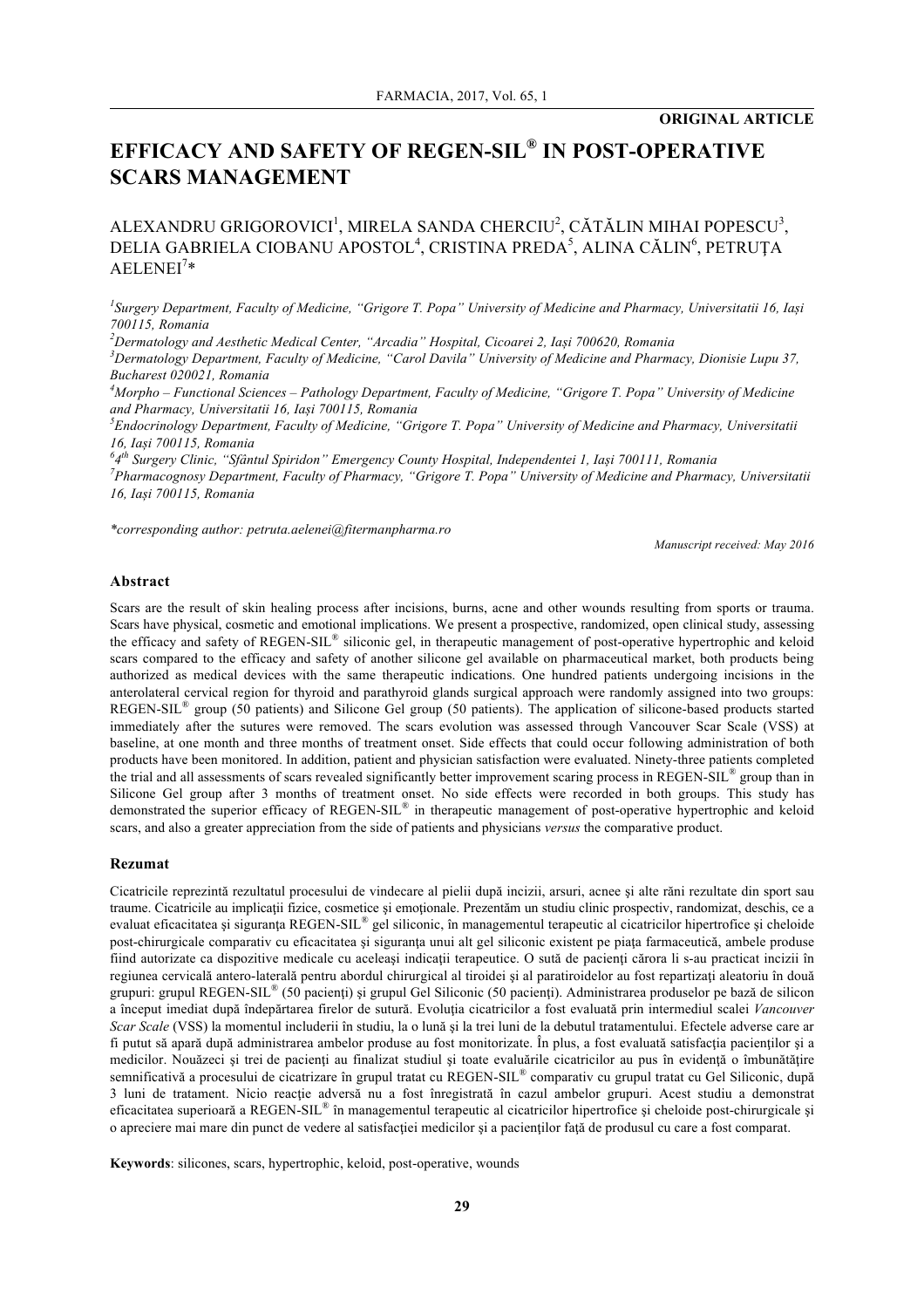# **Introduction**

Incisions, burns, acne, trauma and other wounds are associated with a natural healing process that lead to scar formation. This process is accompanied with physical, aesthetic, psychological and social consequences [19]. Itching [25, 26], stiffness, scar contractures, tenderness and pain are physical symptoms which manifest with the healing process. The visible scars often lead to significant cosmetic problems, psychological stress [2] and loss of selfesteem [23]. Keloid and hypertrophic scars impaired quality of life (QoL) in same extent as serious dermatologic conditions. Dermatology Life Quality Index (DLQI) is a validated dermatology specific QoL indicator. DLQI was quantified as being 7.79 for keloid and hypertrophic scars [3], 8.15 for vitiligo [9], 8.80 for severe atopic dermatitis [17] and psoriasis [15], 10.09 for scabies [12]. Visible scars have a greater impact on QoL, for example the DLQI for post-thyroidectomy scars was quantified as being 9.02 [6]. Silicones are the gold standard therapy in scar management, being enough supported by clinical trials that offer evidence-based recommendations [19]. Silicones are a non-invasive preventive and therapeutic measure. The main mechanism of action of silicon sheets or silicone gels is the hydrophobic occlusion and a consecutive underneath increase of hydration and decrease of trans-epidermal water loss (TEWL). TEWL cause a dehydration of dermal layers. Stimulation of keratinocytes in order to synthesize pro-fibrotic signals is a response of dehydration. Pro-fibrotic signals stimulate fibroblasts to produce excessive dermal collagen in order to obstruct the space which allows TEWL [21]. A reduction of angiogenesis and capillary perfusion is a beneficial consequence of hydration and occlusion which explains the efficacy of silicones in scar management. Additional mechanisms of action are: increasing of collagenase activity due to increasing of the skin surface temperature [20] and a realignment of collagen due to negatively charged static electric determined by friction between silicone gel and the skin surface [16]. The present study assessed the efficacy and safety of REGEN-SIL® gel in therapeutic management of post-operative hypertrophic and keloid scars. REGEN-SIL® is a complex silicone-based product which contains 4 types of silicones: high and low molecular dimethicone, trimethylsiloxisilicate and dimethicone cross polymer. The balanced composition leads to a unique silicon product with excellent adhesive long lasting, wash off resistance that forms a highly hydrophobic barrier, but permeable for gases exchange. REGEN-SIL® was compared with another silicone-based product which contains siloxane, polydimethylsiloxane and alkyl methyl silicone. As siliconic products have diverse compositions, there is a high relevance to comparatively investigate the clinical efficacy of the different formulations. Few studies have evaluated the comparative efficacy of available products on the pharmaceutical market. Consequently, a prospective, comparative, randomized, open study has been conducted in order to assess the efficacy and safety of two products authorised as medical devices with the same therapeutic indications.

# **Materials and Methods**

# *Study population*

One hundred patients undergoing surgical incisions in the anterolateral cervical region for thyroid and parathyroid glands were evaluated for inclusion in study between June, 2015 and March, 2016. Participant inclusion criteria were as follows: patients with age between 18 and 75 years, regardless of sex, with sutured wounds after incisions from surgery for thyroid and parathyroid glands approach, patients with closed wounds without complications (infections), patients which signed the informed consent [7]. Exclusion criteria were as follows: patients that did not sign the informed consent, allergies to silicone, patients with open or infected wounds, patients who follow other treatments for therapeutic management of scar (topical corticosteroids, intralesional corticosteroids, and/or 5-fluorouracil or other therapeutic options for scar management).

All patients were randomly assigned in one of the two arms of the study: REGEN-SIL® gel (Look Ahead, Iasi, Romania) or another silicone gel - Strataderm® (Stratpharma AG CH-4051, Basel, Switzerland) available on pharmaceutical market authorized for the same therapeutic indications. The arms were categorized as REGEN-SIL® group (50 patients) and Silicone Gel group (50 patients), respectively. Patients were instructed to use the product according to approved information: 1 application/day in a thin layer. If the area with scar was washed, the administration was repeated, in order to create a permanent contact of the product with the scar. The application of both silicone-based products started immediately after the sutures were removed.

*Evaluation criteria and outcome measures*

*Efficacy assessment*. At the initial point, the patients' scars were photographed and evaluated using the Vancouver Scar Scale (VSS) [13]: pigmentation, vascularity, height, pliability, pain, and itchiness being measured (Table I). The afore mentioned evaluation was performed by dermatologists; photos and evaluation through VSS being repeated after one month and three months of treatment. The scarring process depending on age was comparatively assessed taking into account the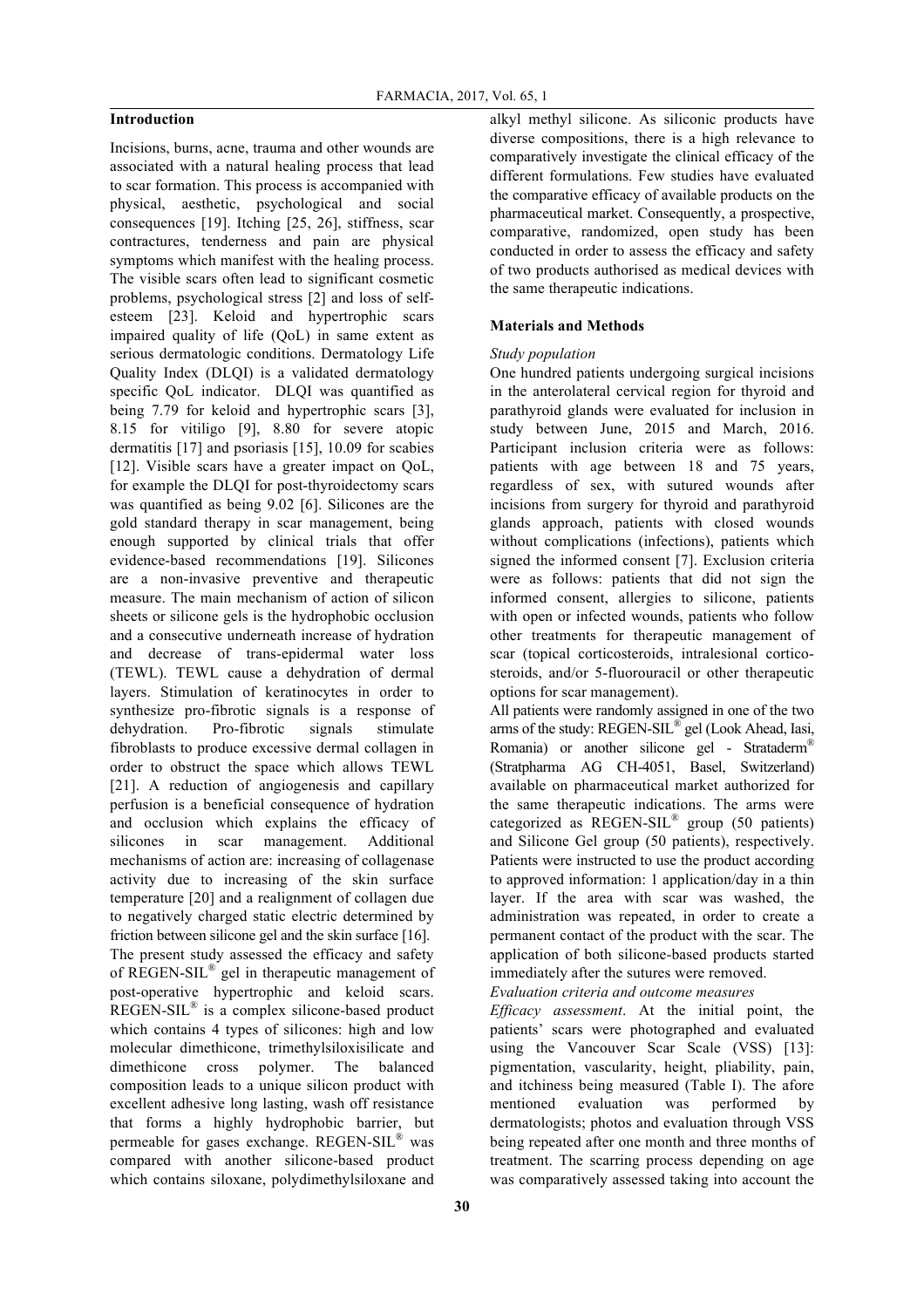VSS score for patients  $< 60$  years and  $\geq 60$  years in both treatment groups.

*Safety assessment*. Side effects that could occur following administration of both products have been monitored.

*Patient and physician satisfaction*

The satisfaction level was evaluated according to a 5 point scale (1 – *weak*, 2 – *moderate*, 3 – *good*, 4 – *very good*, 5 – *excellent*) by both the patients and physicians, at one month and three months after treatment onset.

## *Statistical analysis*

Descriptive statistics were used for demographic data. Z-test two samples for means was used to compare values between baseline and subsequent visits (intragroup analysis) and between treatment groups at subsequent visits (intergroup analysis). A p value less than 0.05 was considered statistically significant.

# *Approval and ethics statement*

Both products are registered as medical devices and in this clinical study were used according to the information for users. The scientific research was thus conducted after a non-interventional design and no approval from national regulatory authority being requested.

This study was approved by the Ethics Committee of "Sfântul Spiridon" Emergency County Hospital, Iași, Romania. All patients were informed about the study details and signed the informed consent.

**Table I**

| Vancouver Scar Scale (VSS) score [13] |  |  |  |
|---------------------------------------|--|--|--|
|                                       |  |  |  |
|                                       |  |  |  |

|              | <b>Feature</b>                                                                | <b>Score</b>   |
|--------------|-------------------------------------------------------------------------------|----------------|
|              | Normal                                                                        | 0              |
|              | Hypopigmentation                                                              |                |
| Pigmentation | Mixed pigmentation                                                            | $\overline{2}$ |
|              | Hyperpigmentation                                                             | 3              |
|              | Normal                                                                        | $\theta$       |
| Vascularity  | Pink                                                                          |                |
|              | Red                                                                           | $\overline{2}$ |
|              | Purple                                                                        | 3              |
|              | Normal                                                                        | $\mathbf{0}$   |
| Height       | $< 2$ mm                                                                      | 1              |
|              | $2 - 5$ mm                                                                    | $\overline{c}$ |
|              | $> 5$ mm                                                                      | 3              |
|              | Normal                                                                        | $\mathbf{0}$   |
|              | Supple (flexible with minimal resistance)                                     |                |
| Pliability   | Yielding (giving way to pressure)                                             | $\overline{2}$ |
|              | Firm (inflexible, not easily moved, resistant to manual pressure)             | 3              |
|              | Banding (rope-like tissue that blanches with extension of the scar)           | 4              |
|              | Contracture (permanent shortening of scar, producing deformity or distortion) | 5              |
|              | None                                                                          | $\mathbf{0}$   |
| Pain         | Occasional                                                                    |                |
|              | Requires medication                                                           | $\overline{2}$ |
|              | None                                                                          | $\theta$       |
| Itchiness    | Occasional                                                                    |                |
|              | Requires medication                                                           | $\overline{2}$ |
|              |                                                                               |                |

# **Results and Discussion**

*Baseline and clinical characteristics of the patients* This study enrolled one hundred patients, but only ninety-three patients finished the trial; the exclusion reasons from the study of the 7 patients are presented in Table II. All participants were female with a mean age of 50.4 years (total range 22 - 75 years, (Table III). All patients underwent incisions in the anterolateral cervical region for thyroid and parathyroid glands surgical approach (Table IV).

**Table II**

|                                                                                                                          |                    | Exclusion reasons of patients from initial lot |              |
|--------------------------------------------------------------------------------------------------------------------------|--------------------|------------------------------------------------|--------------|
|                                                                                                                          |                    | <b>Number of patients</b>                      |              |
| <b>Exclusion reasons</b>                                                                                                 | $REGEN-SIL®$ group | <b>Silicone Gel group</b>                      | <b>Total</b> |
| Dropping out for personal reasons                                                                                        |                    |                                                |              |
| Using of both products                                                                                                   |                    |                                                |              |
| Development of post-operative ecchymosis in surgical incision<br>area, independently from topical application of product |                    |                                                |              |
| Total excluded patients                                                                                                  |                    |                                                |              |
| Patients that completed the study                                                                                        | 46                 | 47                                             | 93           |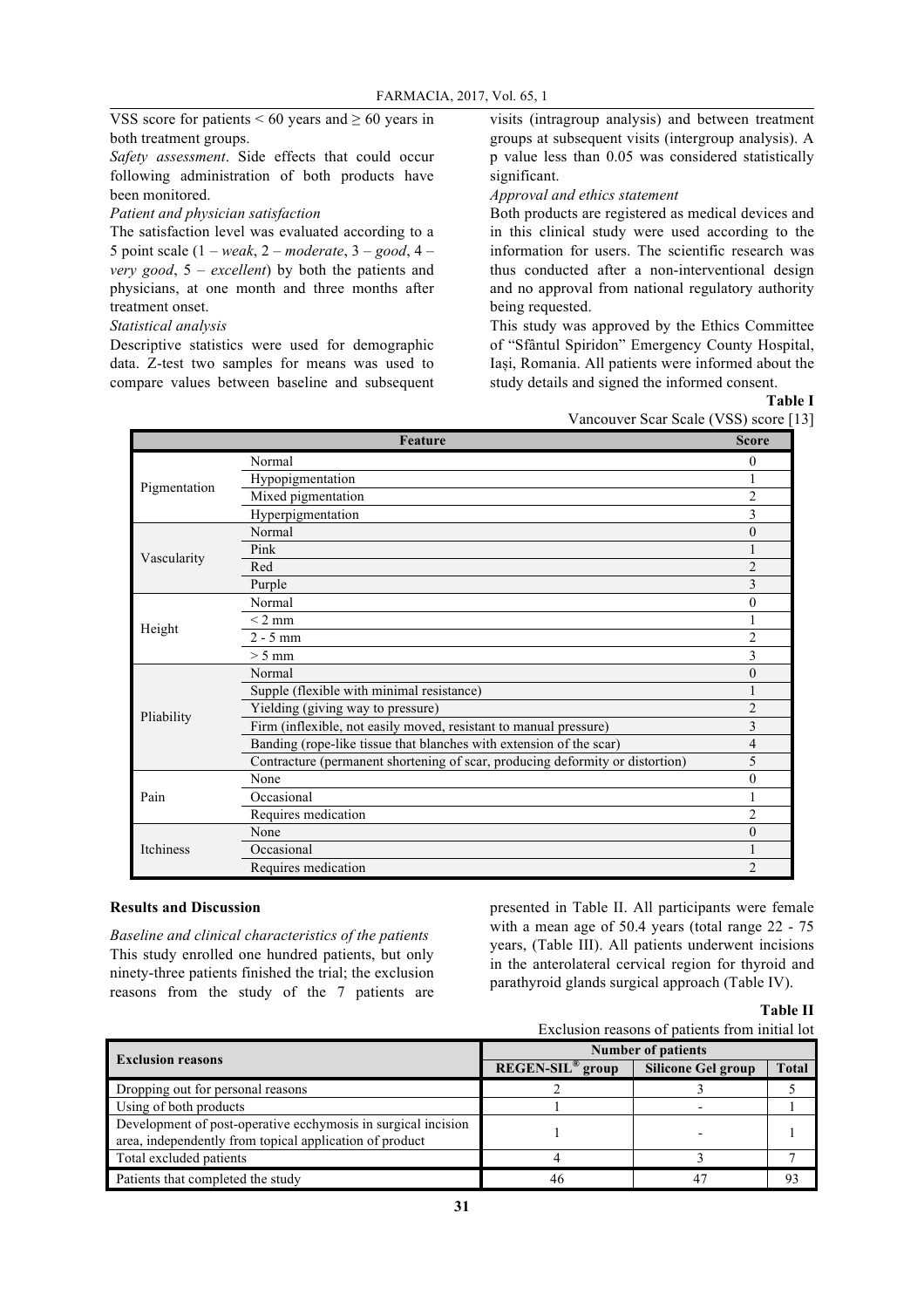# **Table III**

| Demographic characteristics of both groups |  |
|--------------------------------------------|--|
|                                            |  |

| Demographic characteristics | $REGEN-SIL^{\circled{\circ}}$ group (n = 46) | Silicone Gel group $(n = 47)$ | Total           |
|-----------------------------|----------------------------------------------|-------------------------------|-----------------|
| Age                         |                                              |                               |                 |
| mean $\pm$ SD, years        | $53.6 \pm 11.6$                              | $47 \pm 11$                   | $50.4 \pm 11.7$ |
| [min, max], years           | $[25 - 75]$                                  | $[22 - 70]$                   | $[22 - 75]$     |
| <b>Sex</b>                  |                                              |                               |                 |
| $F/M$ , n                   | 46/0                                         | 47/0                          | 93/0            |

 $F$  – female, M – male, max – maximum, min – minimum, n – number of patients, SD – standard deviation

# **Table IV**

| Surgical interventions |
|------------------------|
|                        |

| <b>Surgical interventions</b>                                                              | $REGEN-SIL^{\circledR}$ group (n = 46) | Silicone Gel group $(n = 47)$ | <b>Total</b> |
|--------------------------------------------------------------------------------------------|----------------------------------------|-------------------------------|--------------|
| Benign total thyroidectomy                                                                 | 42                                     | 44                            | 86           |
| Malignant total thyroidectomy                                                              |                                        |                               |              |
| Benign right thyroid lobectomy                                                             |                                        |                               |              |
| Benign left thyroid lobectomy                                                              |                                        |                               |              |
| Malignant total thyroidectomy and selective<br>neck dissection (central and $3rd$ sectors) |                                        |                               |              |
| Benign total thyroidectomy, subtotal<br>parathyroidectomy                                  |                                        |                               |              |
| Total                                                                                      | 46                                     |                               | 93           |

The practiced surgical technique was the horizontal incision in anterolateral cervical region, with 7 cm length, at 2 cm cranial to the sternal manubrium and closure. Suture was carried out with heavy resorbable vicryl 30 for median raphe of infrahyoid muscles (strap muscles), heavy absorbable suture

for subcutaneous, fast absorbable suture 30 for separate suture intradermal, Steri-strip of 5 mm on the whole length of the wound. After sutures were removed, no significant differences were observed between groups regarding VSS scores at baseline (Table V).

## **Table V**



| <b>Score</b>     |                                           | <b>Baseline</b>  |                                                           |
|------------------|-------------------------------------------|------------------|-----------------------------------------------------------|
|                  |                                           | $mean \pm SD$    | Intergroup statistical significance (p, $\alpha = 0.05$ ) |
|                  | REGEN-SIL <sup>®</sup> group ( $n = 46$ ) | $1.89 \pm 0.31$  |                                                           |
| Pigmentation     | Silicone Gel group ( $n = 47$ )           | $1.87 \pm 0.34$  | $NS (p = 0.779)$                                          |
| Vascularity      | REGEN-SIL <sup>®</sup> group ( $n = 46$ ) | $2.48 \pm 0.50$  | $NS (p = 0.475)$                                          |
|                  | Silicone Gel group ( $n = 47$ )           | $2.40 \pm 0.50$  |                                                           |
| Height           | REGEN-SIL <sup>®</sup> group (n = 46)     | $2.28 \pm 0.45$  |                                                           |
|                  | Silicone Gel group ( $n = 47$ )           | $2.17 \pm 0.48$  | $NS (p = 0.247)$                                          |
| Pliability       | REGEN-SIL <sup>®</sup> group ( $n = 46$ ) | $2.04 \pm 0.36$  | $NS (p = 0.602)$                                          |
|                  | Silicone Gel group $(n = 47)$             | $2.08 \pm 0.41$  |                                                           |
| Pain             | REGEN-SIL <sup>®</sup> group ( $n = 46$ ) | $0.93 \pm 0.25$  | $NS (p = 0.299)$                                          |
|                  | Silicone Gel group ( $n = 47$ )           | $0.98 \pm 0.15$  |                                                           |
| Itchiness        | REGEN-SIL <sup>®</sup> group ( $n = 46$ ) | $0.87 \pm 0.34$  | $NS (p = 0.130)$                                          |
|                  | Silicone Gel group $(n = 47)$             | $0.96 \pm 0.20$  |                                                           |
| <b>Total VSS</b> | REGEN-SIL <sup>®</sup> group ( $n = 46$ ) | $10.5 \pm 2.23$  |                                                           |
|                  | Silicone Gel group $(n = 47)$             | $10.47 \pm 2.07$ |                                                           |

n – number of patients, NS – not statistically significant, SD – standard deviation

## *Efficacy assessment*

*Changes from baseline at 1 month after treatment onset Intragroup analysis*. At 1 month after treatment onset, a decrease of vascularity  $(-24.59\% \text{ p} < 0.001)$ , height (-11.40%,  $p < 0.001$ ) and itchiness (-19.54%,  $p = 0.041$ ) score was recorded for REGEN-SIL<sup>®</sup> group compared to baseline. These differences reached statistical significance. No significant differences were observed for pigmentation, pliability and pain compared with baseline in REGEN-SIL® group (Table VI). Total VSS score decreased by 11.61% in REGEN-SIL® group, compared with baseline, after 1 month from treatment onset.

*Intergroup analysis*. Pigmentation, height, pliability and pain score differed insignificantly between groups. Vascularity and itchiness scores turned out to decrease significantly in REGEN-SIL® group compared to Silicone Gel group:  $-8.33\%$  (p = 0.008) and  $-19.54\%$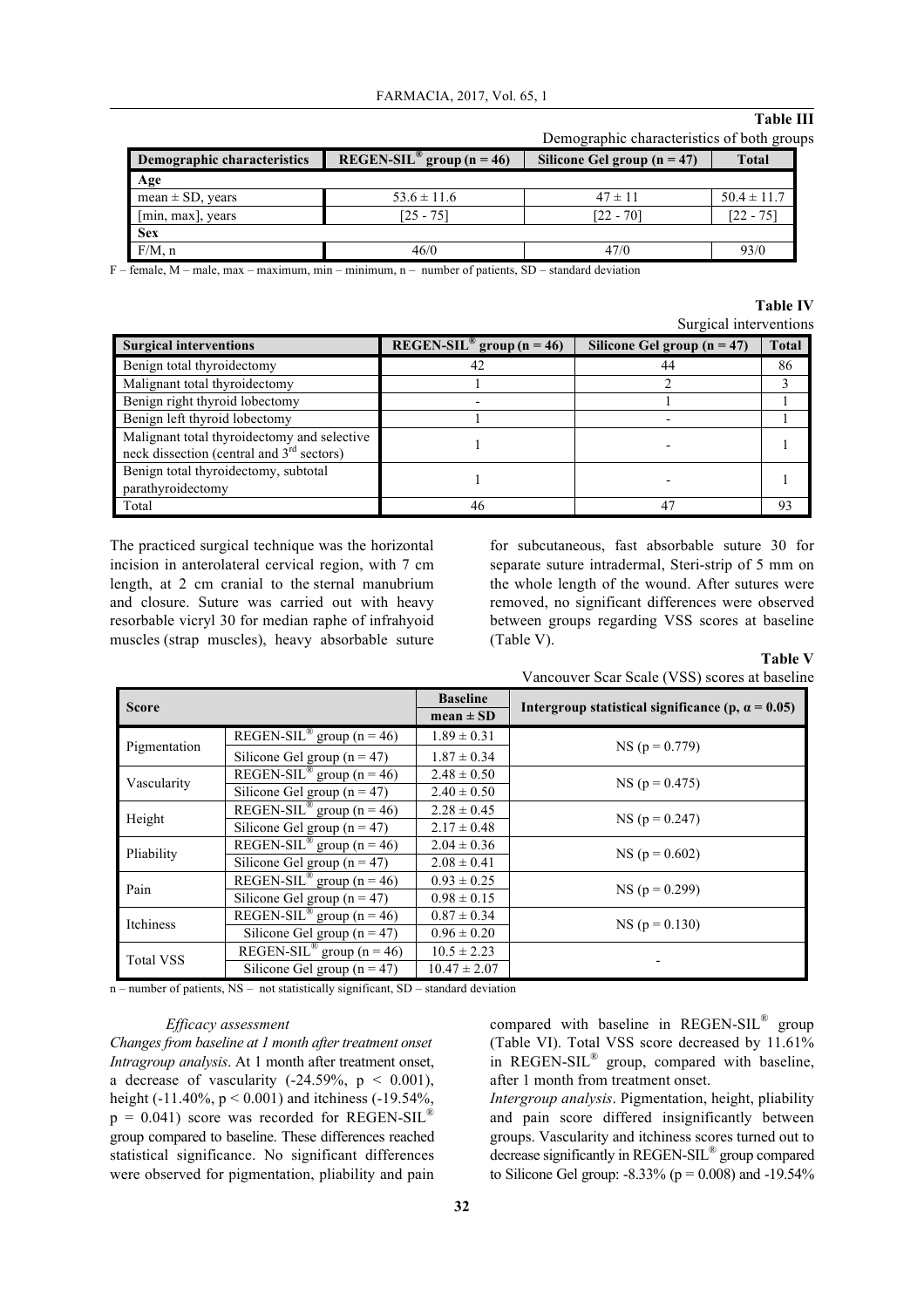$(p = 0.036)$ , respectively after 1 month. The difference in terms of total VSS score was also in favour of REGEN-SIL® treatment (-4.52% compared with

Silicone Gel group), after 1 month from treatment onset (Table VI).

**Table VI**

| The values recorded for clinical parameters evaluated at 1 month after treatment onset |                                                       |                                  |                 |                          |                                                            |                            |                                                            |  |
|----------------------------------------------------------------------------------------|-------------------------------------------------------|----------------------------------|-----------------|--------------------------|------------------------------------------------------------|----------------------------|------------------------------------------------------------|--|
|                                                                                        |                                                       | <b>Baseline</b>                  |                 |                          | After 1 month (1 <sup>st</sup> follow-up)                  |                            |                                                            |  |
|                                                                                        |                                                       |                                  |                 | <b>INTRAGROUP</b>        |                                                            |                            | <b>INTERGROUP</b>                                          |  |
| <b>Score</b>                                                                           |                                                       | $mean \pm SD$                    | $mean \pm SD$   | % compared<br>to initial | <b>Statistical</b><br>significance<br>$(p, \alpha = 0.05)$ | % intergroup<br>difference | <b>Statistical</b><br>significance<br>$(p, \alpha = 0.05)$ |  |
| Pigmentation                                                                           | REGEN-SIL <sup>®</sup><br>$\frac{g}{g}$ roup (n = 46) | $1.89 \pm 0.31$                  | $1.78 \pm 0.42$ | $-5.82%$                 | <b>NS</b>                                                  | $-1.65%$                   | $NS (p = 0.76)$                                            |  |
|                                                                                        | Silicone Gel<br>group ( $n = 47$ )                    | $1.87 \pm 0.34$                  | $1.81 \pm 0.40$ | $-3.20%$                 | <b>NS</b>                                                  |                            |                                                            |  |
| Vascularity                                                                            | <b>REGEN-SIL®</b><br>group ( $n = 46$ )               | $2.48 \pm 0.50$                  | $1.87 \pm 0.34$ | $-24.59%$                | S, p < 0.001                                               | $-8.33\%$                  | S, $p = 0.008$                                             |  |
|                                                                                        | Silicone Gel<br>group ( $n = 47$ )                    | $2.40 \pm 0.50$                  | $2.04 \pm 0.29$ | $-15%$                   | S, $p < 0.001$                                             |                            |                                                            |  |
| Height                                                                                 | REGEN-SIL®<br>group ( $n = 46$ )                      | $2.28 \pm 0.45$                  | $2.02 \pm 0.15$ | $-11.40%$                | S, $p < 0.001$                                             | $-4.82%$                   | $NS (p = 0.15)$                                            |  |
|                                                                                        | Silicone Gel<br>group ( $n = 47$ )                    | $2.17 \pm 0.48$                  | $2.11 \pm 0.37$ | $-2.76%$                 | <b>NS</b>                                                  |                            |                                                            |  |
| Pliability                                                                             | REGEN-SIL <sup>®</sup><br>group ( $n = 46$ )          | $2.04 \pm 0.36$                  | $2.02 \pm 0.15$ | $-0.98%$                 | <b>NS</b>                                                  | $+1.98%$                   | $NS (p = 0.44)$                                            |  |
|                                                                                        | Silicone Gel<br>group ( $n = 47$ )                    | $2.08 \pm 0.41$                  | $1.98 \pm 0.15$ | $-5.10%$                 | <b>NS</b>                                                  |                            |                                                            |  |
| Pain                                                                                   | REGEN-SIL®<br>group ( $n = 46$ )                      | $0.93 \pm 0.25$                  | $0.89 \pm 0.31$ | $-4.30%$                 | NS                                                         | $-2.19%$                   | $NS (p = 0.62)$                                            |  |
|                                                                                        | Silicone Gel<br>group ( $n = 47$ )                    | $0.98 \pm 0.15$                  | $0.91 \pm 0.29$ | $-7.14%$                 | <b>NS</b>                                                  |                            |                                                            |  |
| Itchiness                                                                              | REGEN-SIL®<br>group ( $n = 46$ )                      | $0.87 \pm 0.34$                  | $0.70 \pm 0.46$ | $-19.54%$                | $S, p = 0.041$                                             | $-19.54%$                  | S, $p = 0.036$                                             |  |
|                                                                                        | Silicone Gel<br>group ( $n = 47$ )                    | $0.96 \pm 0.20$                  | $0.87 \pm 0.34$ | $-9.37%$                 | <b>NS</b>                                                  |                            |                                                            |  |
| <b>Total VSS</b>                                                                       | $REGEN-SIL^{\circledR}$<br>group ( $n = 46$ )         | $10.50 \pm 2.23$                 | $9.28 \pm 1.83$ | $-11.61%$                |                                                            | $-4.52%$                   |                                                            |  |
|                                                                                        | Silicone Gel<br>group $(n = 47)$                      | $10.47 \pm 2.07$ 9.72 $\pm$ 1.83 |                 | $-7.07\%$                |                                                            |                            |                                                            |  |

n – number of patients, NS – not statistically significant, S – statistically significant, SD – standard deviation

#### *Changes from baseline at 3 months after treatment onset*

*Intragroup analysis*. At 3 months after treatment onset, a significant decrease for all parameters of VSS score was recorded compared to baseline in REGEN-SIL® group: pigmentation (-71.46%,  $p < 0.001$ ), vascularity (-70.16%,  $p < 0.001$ ), height  $(-70.61\%, p < 0.001)$ , pliability  $(-62.74\%, p < 0.001)$ pain (-41.93%, p < 0.001), itchiness (-29.88%,  $p = 0.003$ ). Total VSS score decreased by 63.23% compared with baseline in REGEN-SIL® group (Table VII).

*Intergroup analysis*. With the exception of the itchiness score, as shown in Table VII, significant

differences were recorded between groups at 3 months after treatment onset. Administration of REGEN-SIL® proved a significant decrease in VSS for REGEN-SIL® group compared with Silicone Gel group in pigmentation  $(-31.65\% , p = 0.01)$ , vascularity  $(-27.45\%, p = 0.001)$ , height  $(-28.72\%$ ,  $p = 0.003$ ), pliability (-24%,  $p < 0.001$ ), pain (-33.33%,  $p = 0.005$ ). The difference in terms of total VSS score was maintained after 3 months in favour of REGEN-SIL® treatment (-26.7% compared to total VSS in Silicone Gel group, after 3 months).

Overall, significant reduction of VSS score were observed with the use of REGEN-SIL®. Evolution of VSS scores are also represented in Figure 1.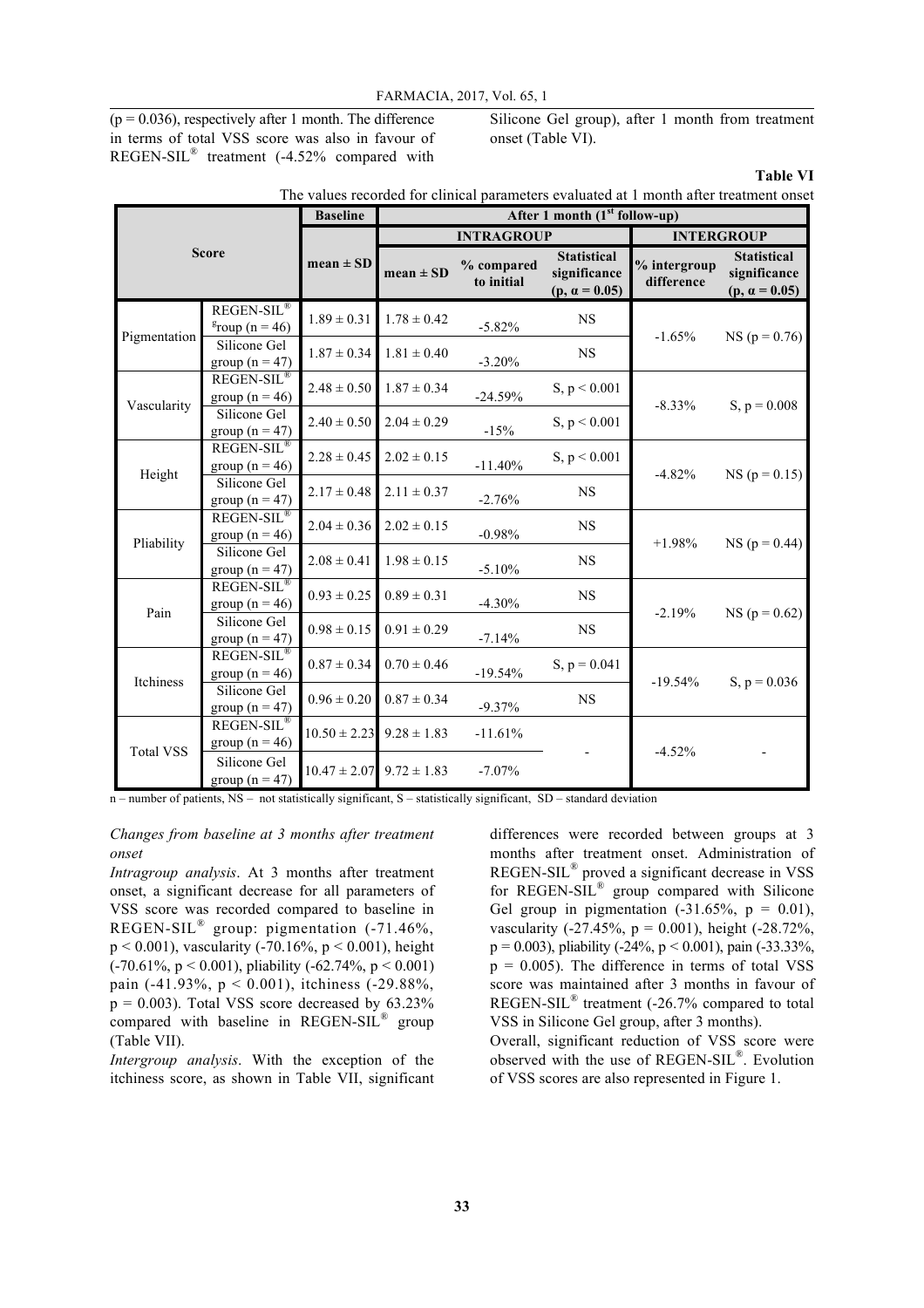## **Table VII**

|                  |                                              | <b>Baseline</b>  | After 3 months $(2nd$ follow-up) |                          |                                                            |                            |                                                            |
|------------------|----------------------------------------------|------------------|----------------------------------|--------------------------|------------------------------------------------------------|----------------------------|------------------------------------------------------------|
|                  |                                              |                  | <b>INTRAGROUP</b>                |                          |                                                            | <b>INTERGROUP</b>          |                                                            |
| <b>Score</b>     |                                              | $mean \pm SD$    | $mean \pm SD$                    | % compared<br>to initial | <b>Statistical</b><br>significance<br>$(p, \alpha = 0.05)$ | % intergroup<br>difference | <b>Statistical</b><br>significance<br>$(p, \alpha = 0.05)$ |
| Pigmentation     | <b>REGEN-SIL®</b><br>group ( $n = 46$ )      | $1.89 \pm 0.31$  | $0.54 \pm 0.50$                  | $-71.46%$                | S, p < 0.001                                               | $-31.65%$                  | $S, p = 0.01$                                              |
|                  | Silicone Gel<br>group ( $n = 47$ )           | $1.87 \pm 0.34$  | $0.79 \pm 0.41$                  | $-57.75%$                | S, $p < 0.001$                                             |                            |                                                            |
| Vascularity      | REGEN-SIL®<br>group ( $n = 46$ )             | $2.48 \pm 0.50$  | $0.74 \pm 0.44$                  | $-70.16%$                | S, p < 0.001                                               | $-27.45%$                  | $S, p = 0.001$                                             |
|                  | Silicone Gel<br>group ( $n = 47$ )           | $2.40 \pm 0.50$  | $1.02 \pm 0.39$                  | $-57.50%$                | S, p < 0.001                                               |                            |                                                            |
| Height           | REGEN-SIL <sup>®</sup><br>group ( $n = 46$ ) | $2.28 \pm 0.45$  | $0.67 \pm 0.47$                  | $-70.61%$                | S, p < 0.001                                               | $-28.72%$                  | S, $p = 0.003$                                             |
|                  | Silicone Gel<br>group ( $n = 47$ )           | $2.17 \pm 0.48$  | $0.94 \pm 0.38$                  | $-56.68%$                | S, $p < 0.001$                                             |                            |                                                            |
| Pliability       | REGEN-SIL®<br>group ( $n = 46$ )             | $2.04 \pm 0.36$  | $0.76 \pm 0.43$                  | $-62.74%$                | S, $p < 0.001$                                             | $-24%$                     | S, $p < 0.001$                                             |
|                  | Silicone Gel<br>group ( $n = 47$ )           | $2.08 \pm 0.41$  | $1.00 \pm 0.36$                  | $-51.92%$                | S, $p < 0.001$                                             |                            |                                                            |
| Pain             | <b>REGEN-SIL®</b><br>group ( $n = 46$ )      | $0.93 \pm 0.25$  | $0.54 \pm 0.50$                  | $-41.93%$                | S, $p < 0.001$                                             | $-33.33\%$                 | S, $p = 0.005$                                             |
|                  | Silicone Gel<br>group ( $n = 47$ )           | $0.98 \pm 0.15$  | $0.81 \pm 0.40$                  | $-17.34%$                | S, $p = 0.006$                                             |                            |                                                            |
| Itchiness        | REGEN-SIL®<br>group ( $n = 46$ )             | $0.87 \pm 0.34$  | $0.61 \pm 0.49$                  | $-29.88%$                | S, $p = 0.003$                                             | $-15.27%$                  | $NS, p = 0.24$                                             |
|                  | Silicone Gel<br>group ( $n = 47$ )           | $0.96 \pm 0.20$  | $0.72 \pm 0.45$                  | $-25%$                   | $S, p = 0.001$                                             |                            |                                                            |
| <b>Total VSS</b> | <b>REGEN-SIL®</b><br>group ( $n = 46$ )      | $10.50 \pm 2.23$ | $3.86 \pm 2.85$                  | $-63.23%$                |                                                            | $-26.70%$                  |                                                            |
|                  | Silicone Gel<br>group ( $n = 47$ )           | $10.47 \pm 2.07$ | $5.28 \pm 2.40$                  | $-49.57%$                |                                                            |                            |                                                            |

The values recorded for clinical parameters evaluated at 3 months after treatment onset

n – number of patients, NS – not statistically significant, S – statistically significant, SD – standard deviation



Evolution of VSS scores (statistically significant at  $p < 0.05$  within intergroup)

In order to assess the efficacy differences between REGEN-SIL® and Silicone Gel, the percentage of patients with clinical normalized parameters (0

score), after 3 months of treatment were represented (Figure 2).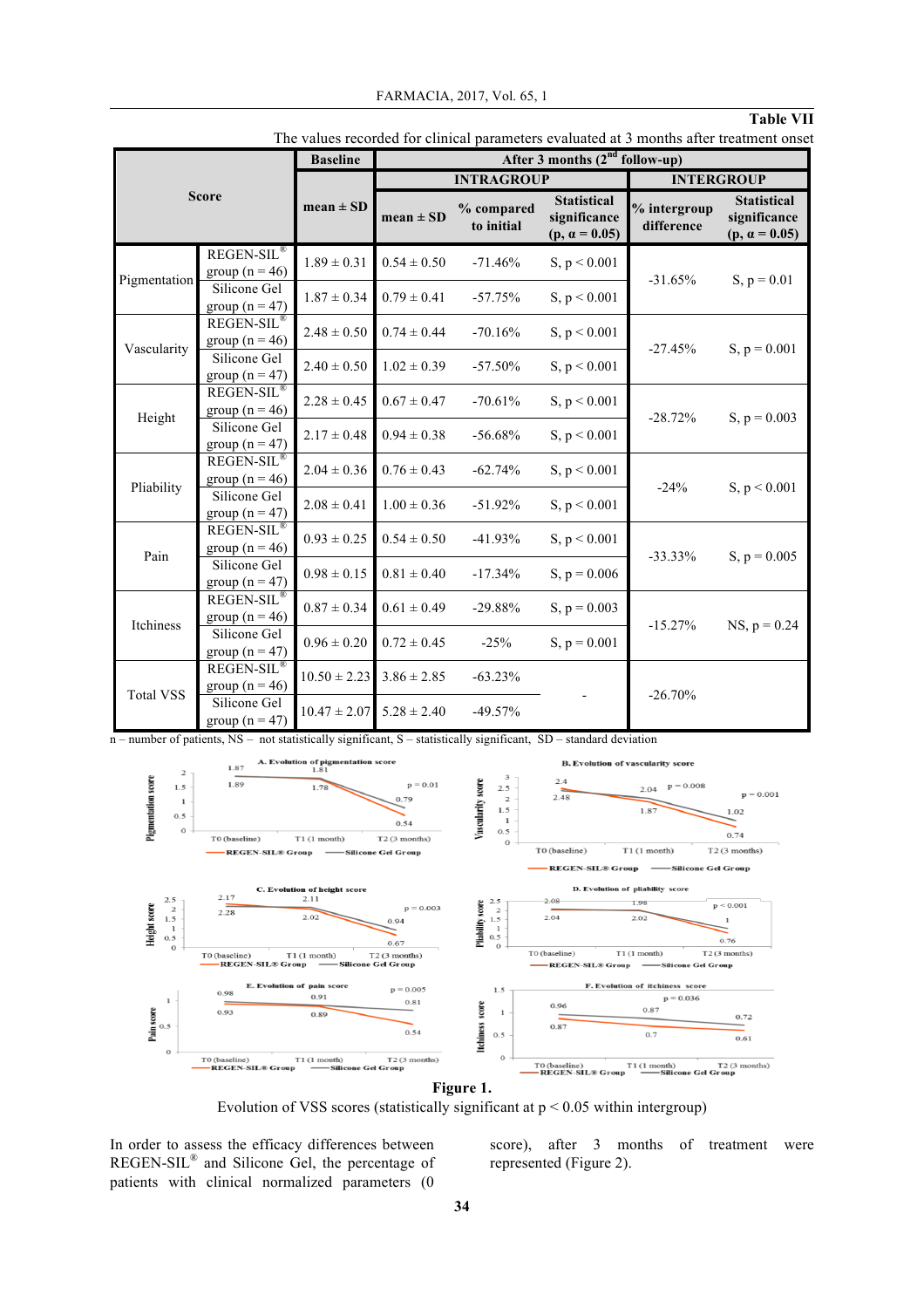

Normalization of clinical parameters after 3 months of treatment

#### *Age depending scarring assessment*

*Intragroup analysis*. No significant statistical difference was registered between patients younger than 60 years and patients older than 60 years, after 1 month and 3 months, for patients treated with REGEN-SIL® or patients treated with Silicone Gel (except for pliability score with statistically significant difference in Silicone Gel group, after 1 month) (Table VIII).

*Patients younger than 60 years - Intergroup analysis*. Vascularity turned out to decrease significantly in REGEN-SIL® group compared to Silicone Gel group in patients younger than 60 years after 1 month treatment onset. With the exception of the pigmentation and itchiness score, as shown in Table IX and Figure 3, significant differences were recorded between groups, in patients younger than 60 years, at 3 months after treatment onset. The administration of REGEN-SIL® proved a significant decrease in VSS compared with Silicone Gel group: vascularity  $(-25\%, p = 0.01)$ , height  $(-32.63\%, p < 0.01)$ , pliability (-16.84%,  $p < 0.01$ ), pain (-31.33%,  $p = 0.01$ ) (Table IX). The difference in terms of total VSS score was maintained after 3 months in favour of REGEN-SIL® treatment (-26.49% compared to total VSS in Silicone Gel group) for patients younger than 60 years.

*Patients older than 60 years - Intergroup analysis*. The itchiness score turned out to decrease significantly in REGEN-SIL® group compared to Silicone Gel group in patients older than 60 years, after 1 month treatment onset. With the exception of the vascularity and pliability score, as shown in Table IX and Figure 4, insignificant differences were recorded between groups, in patients older than 60 years, at 3 months after treatment onset.

**Table VIII**

|            |                                                                                                                                   | Pigmentation    | <b>Vascularity</b> | Height          | <b>Pliability</b> | Pain            | <b>Itchiness</b>                    | <b>Total VSS</b><br>score |
|------------|-----------------------------------------------------------------------------------------------------------------------------------|-----------------|--------------------|-----------------|-------------------|-----------------|-------------------------------------|---------------------------|
|            | <b>REGEN-SIL<sup>®</sup></b> group                                                                                                |                 |                    |                 |                   |                 |                                     |                           |
|            | After 1 month                                                                                                                     |                 |                    |                 |                   |                 |                                     |                           |
|            | $< 60$ years, mean $\pm$ SD                                                                                                       | $1.82 \pm 0.39$ | $1.82 \pm 0.39$    | $2.04 \pm 0.19$ | $2.04 \pm 0.19$   | $0.93 \pm 0.26$ | $0.71 \pm 0.46$                     | $9.36 \pm 2.80$           |
|            | $\geq$ 60 years, mean $\pm$ SD                                                                                                    | $1.72 \pm 0.46$ | $1.94 \pm 0.24$    | $2.00 \pm 0.00$ | $2.00 \pm 0.00$   | $0.83 \pm 0.38$ | $0.67 \pm 0.49$                     | $9.16 \pm 1.57$           |
| Intragroup | % intragroup difference                                                                                                           | 5.81%           | $-6.19%$           | 2.00%           | 2.00%             | 12.05%          | 5.97%                               | $+2.18%$                  |
|            | Statistical significance (p, $\alpha$ = 0.05)                                                                                     | $NS (p = 0.45)$ | $NS (p = 0.37)$    | $NS (p = 0.42)$ | $NS (p = 0.42)$   | $NS (p = 0.36)$ | $NS (p = 0.74)$                     | $\overline{\phantom{0}}$  |
|            | After 3 months                                                                                                                    |                 |                    |                 |                   |                 |                                     |                           |
|            | $< 60$ years, mean $\pm$ SD                                                                                                       | $0.50 \pm 0.51$ | $0.75 \pm 0.44$    | $0.64 \pm 0.49$ | $0.79 \pm 0.42$   | $0.57 \pm 0.50$ | $0.54 \pm 0.51$                     | $3.79 \pm 2.89$           |
| Intragroup | $\geq$ 60 years, mean $\pm$ SD                                                                                                    | $0.61 \pm 0.50$ | $0.72 \pm 0.46$    | $0.72 \pm 0.46$ | $0.72 \pm 0.46$   | $0.50 \pm 0.51$ | $0.72 \pm 0.46$                     | $3.99 \pm 2.85$           |
|            | % intragroup difference                                                                                                           | 18.03%          | $-4.17%$           | 11.11%          | $-9.72%$          | $-14.00\%$      | 25.00%                              | $+5.27%$                  |
|            | Statistical significance (p, $\alpha$ = 0.05) NS (p = 0.47) NS (p = 0.78) NS (p = 0.58) NS (p = 0.63) NS (p = 0.64) NS (p = 0.25) |                 |                    |                 |                   |                 |                                     |                           |
|            | <b>Silicone Gel group</b>                                                                                                         |                 |                    |                 |                   |                 |                                     |                           |
|            | After 1 month                                                                                                                     |                 |                    |                 |                   |                 |                                     |                           |
|            | $< 60$ years, mean $\pm$ SD                                                                                                       | $1.83 \pm 0.38$ | $2.03 \pm 0.28$    | $2.10 \pm 0.38$ | $2.29 \pm 0.49$   | $0.90 \pm 0.30$ | $0.85 \pm 0.36$                     | $10.0 \pm 2.19$           |
|            | $\geq$ 60 years, mean $\pm$ SD                                                                                                    | $1.71 \pm 0.49$ | $2.14 \pm 0.38$    | $2.14 \pm 0.38$ | $2.00 \pm 0.00$   | $1.00 \pm 0.00$ | $1.00 \pm 0.00$                     | $9.99 \pm 1.25$           |
| Intragroup | % intragroup difference                                                                                                           | 7.65%           | $-5.14%$           | $-1.87%$        | $-14.50%$         | $-10.00\%$      | $-15.00\%$                          | $+0.1\%$                  |
|            | Statistical significance (p, $\alpha$ = 0.05)                                                                                     | $NS (p = 0.57)$ | $NS (p = 0.43)$    | $NS (p = 0.78)$ | S(p < 0.01)       |                 | NS ( $p = 0.10$ ) NS ( $p = 0.01$ ) |                           |
|            | After 3 months                                                                                                                    |                 |                    |                 |                   |                 |                                     |                           |
|            | $< 60$ years, mean $\pm$ SD                                                                                                       | $0.68 \pm 0.47$ | $1.00 \pm 0.39$    | $0.95 \pm 0.39$ | $0.95 \pm 0.32$   | $0.83 \pm 0.38$ | $0.75 \pm 0.44$                     | $5.16 \pm 2.39$           |
|            | $\geq 60$ years, mean $\pm$ SD                                                                                                    | $0.86 \pm 0.38$ | $1.14 \pm 0.38$    | $0.86 \pm 0.38$ | $1.29 \pm 0.49$   | $0.71 \pm 0.49$ | $0.57 \pm 0.53$                     | $5.43 \pm 2.65$           |
| Intragroup | % intragroup difference                                                                                                           | $-20.93%$       | $-12.28%$          | 10.47%          | $-26.36%$         | 16.90%          | 31.58%                              | $+5.23%$                  |
|            | Statistical significance (p, $\alpha$ = 0.05)   NS (p = 0.35)                                                                     |                 | $NS (p = 0.35)$    | $NS (p = 0.55)$ | $NS (p = 0.08)$   | $NS (p = 0.61)$ | $NS (p = 0.41)$                     |                           |

| The values recorded for clinical parameters depending on age – intragroup analysis |  |  |
|------------------------------------------------------------------------------------|--|--|
|                                                                                    |  |  |
|                                                                                    |  |  |
|                                                                                    |  |  |

n – number of patients, NS – not statistically significant, S – statistically significant, SD – standard deviation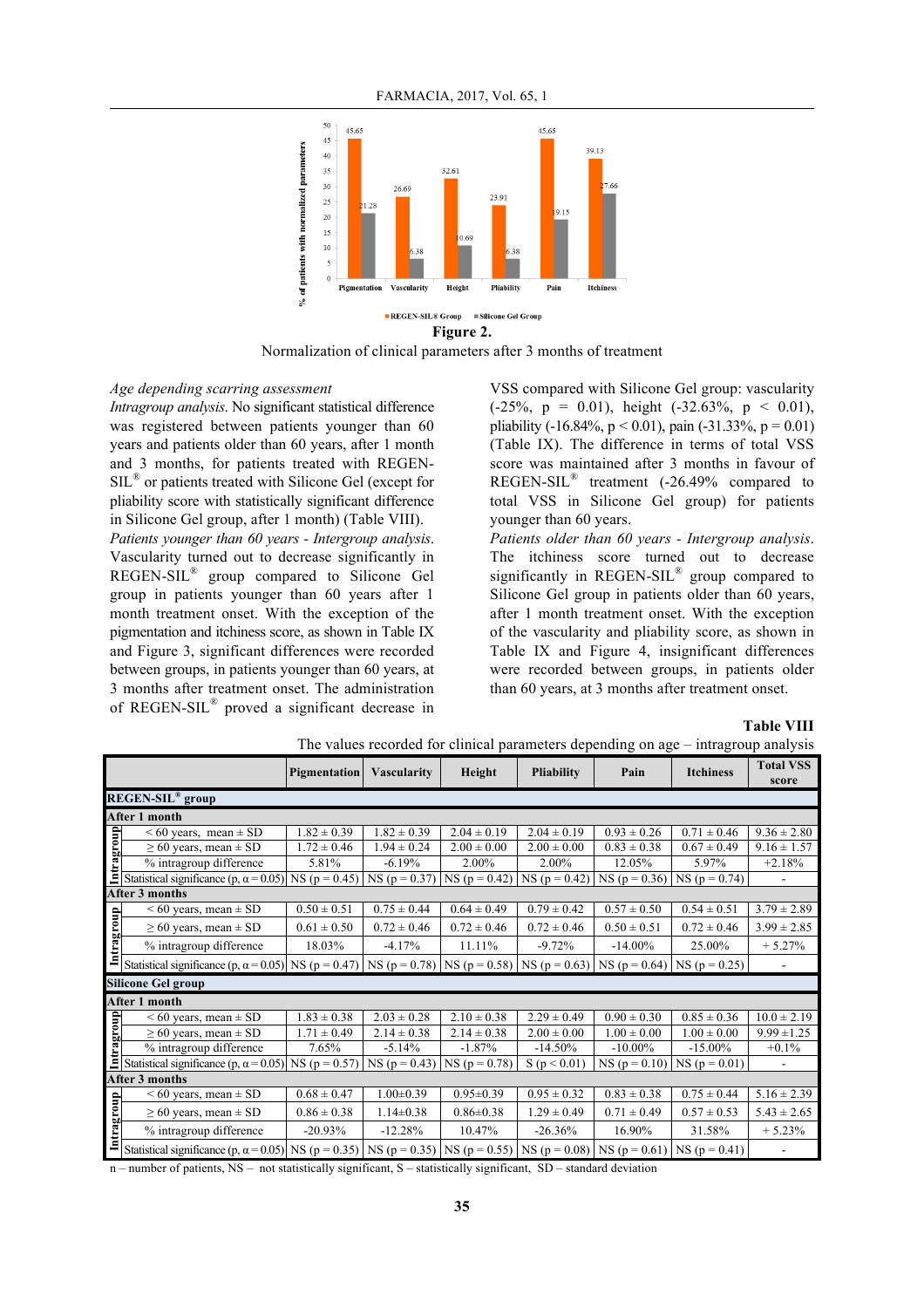| FARMACIA, 2017, Vol. 65, 1 |  |  |  |  |
|----------------------------|--|--|--|--|
|----------------------------|--|--|--|--|

### **Table IX**

| <b>Pigmentation</b> |                                                                                                                                                                                                    | Height<br><b>Vascularity</b> |                  | <b>Pliability</b>                   | Pain            | <b>Itchiness</b> | <b>Total VSS</b><br>score           |                 |
|---------------------|----------------------------------------------------------------------------------------------------------------------------------------------------------------------------------------------------|------------------------------|------------------|-------------------------------------|-----------------|------------------|-------------------------------------|-----------------|
| $< 60$ years        |                                                                                                                                                                                                    |                              |                  |                                     |                 |                  |                                     |                 |
| After 1 month       |                                                                                                                                                                                                    |                              |                  |                                     |                 |                  |                                     |                 |
|                     | Element SEC and Section 1.82 ± 0.39<br>Silicone Gel group, mean ± SD 1.82 ± 0.39<br>% intergroup difference<br>Statistical significance (p, $\alpha$ = 0.05) NS (p = 0.97)                         |                              | $1.82 \pm 0.39$  | $2.04 \pm 0.19$                     | $2.04 \pm 0.19$ | $0.93 \pm 0.26$  | $0.71 \pm 0.46$                     | $9.36 \pm 2.80$ |
|                     |                                                                                                                                                                                                    |                              | $2.03 \pm 0.28$  | $2.10 \pm 0.38$                     | $2.29 \pm 0.49$ | $0.90 \pm 0.30$  | $0.85 \pm 0.36$                     | $10.0 \pm 2.19$ |
|                     |                                                                                                                                                                                                    |                              | $-10.34\%$       | $-2.86%$                            | $+10.91\%$      | $+3.23%$         | $-16.47%$                           | $+6.83%$        |
|                     |                                                                                                                                                                                                    |                              | S ( $p = 0.02$ ) | $NS (p = 0.36)$                     | $NS (p = 0.19)$ | $NS (p = 0.68)$  | $NS (p = 0.19)$                     |                 |
|                     | After 3 months                                                                                                                                                                                     |                              |                  |                                     |                 |                  |                                     |                 |
|                     | REGEN-SIL <sup>®</sup> group, mean $\pm$ SD                                                                                                                                                        | $0.50 \pm 0.51$              | $0.75 \pm 0.44$  | $0.64 \pm 0.49$                     | $0.79 \pm 0.42$ | $0.57 \pm 0.50$  | $0.54 \pm 0.51$                     | $3.79 \pm 2.89$ |
| Intragroup          | Silicone Gel group, mean $\pm$ SD                                                                                                                                                                  | $0.68 \pm 0.47$              | $1.00 \pm 0.39$  | $0.95 \pm 0.39$                     | $0.95 \pm 0.32$ | $0.83 \pm 0.38$  | $0.75 \pm 0.44$                     | $5.15 \pm 2.39$ |
|                     | % intergroup difference                                                                                                                                                                            | $-26.47%$                    | $-25%$           | $-32.63%$                           | $-16.84%$       | $-31.33%$        | $-28%$                              | $-26.49%$       |
|                     | Statistical significance (p, $\alpha$ = 0.05)                                                                                                                                                      | $NS (p = 0.1)$               | $S(p = 0.01)$    | S(p < 0.01)                         | S(p < 0.01)     | $S(p = 0.01)$    | $NS (p = 0.07)$                     |                 |
| $\geq 60$ years     |                                                                                                                                                                                                    |                              |                  |                                     |                 |                  |                                     |                 |
|                     | After 1 month                                                                                                                                                                                      |                              |                  |                                     |                 |                  |                                     |                 |
|                     | REGEN-SIL <sup>®</sup> group, mean ± SD 1.72 ± 0.46<br>Silicone Gel group, mean ± SD 1.71 ± 0.49<br>% intergroup difference + 0.58%<br>Statistical significance (p, $\alpha$ = 0.05) NS (p = 0.97) |                              | $1.94 \pm 0.24$  | $2.00 \pm 0.00$                     | $2.00 \pm 0.00$ | $0.83 \pm 0.38$  | $0.67 \pm 0.49$                     | $9.16 \pm 1.57$ |
|                     |                                                                                                                                                                                                    |                              | $2.14 \pm 0.38$  | $2.14 \pm 0.38$                     | $2.00 \pm 0.00$ | $1.00 \pm 0.00$  | $1.00 \pm 0.00$                     | $9.99 \pm 1.25$ |
|                     |                                                                                                                                                                                                    |                              | $-9.35%$         | $-6.54%$                            |                 | $-17%$           | $-33%$                              | $-8.30\%$       |
|                     |                                                                                                                                                                                                    |                              |                  | NS ( $p = 0.19$ ) NS ( $p = 0.31$ ) | NS.             | $NS (p = 0.07)$  | S(p < 0.01)                         |                 |
| After 3 months      |                                                                                                                                                                                                    |                              |                  |                                     |                 |                  |                                     |                 |
|                     | REGEN-SIL <sup>®</sup> group, mean $\pm$ SD                                                                                                                                                        | $0.61 \pm 0.50$              | $0.72 \pm 0.46$  | $0.72 \pm 0.46$                     | $0.72 \pm 0.46$ | $0.50 \pm 0.51$  | $0.72 \pm 0.46$                     | $4.00 \pm 2.85$ |
| Intragroup          | Silicone Gel group, mean $\pm$ SD                                                                                                                                                                  | $0.86 \pm 0.38$              | $1.14 \pm 0.38$  | $0.86 \pm 0.38$                     | $1.29 \pm 0.49$ | $0.71 \pm 0.49$  | $0.57 \pm 0.53$                     | $5.43 \pm 2.65$ |
|                     | % intergroup difference                                                                                                                                                                            | $-29.07\%$                   | $-36.84%$        | $-16.28%$                           | $-44.19%$       | $-29.58%$        | $-20.83%$                           | $-26.31%$       |
|                     | Statistical significance (p, $\alpha$ = 0.05) NS (p = 0.18)                                                                                                                                        |                              | $S(p = 0.02)$    | $NS (p = 0.53)$                     | $S(p = 0.01)$   |                  | NS ( $p = 0.33$ ) NS ( $p = 0.51$ ) |                 |

The values recorded for clinical parameters depending on age – intergroup analysis

n – number of patients, NS – not statistically significant, S – statistically significant, SD – standard deviation



**Figure 3.**







VSS score difference between REGEN-SIL<sup>®</sup> and Silicone Gel group – patients  $\geq 60$  years at 3 months after treatment onset (statistically significant at  $p < 0.05$  within intergroup)

Administration of REGEN-SIL® proved a significant decrease in VSS compared with Silicone Gel group: vascularity (-36.84%,  $p = 0.02$ ), pliability (-44.19%,  $p = 0.01$ ) (Table IX). The difference in terms of total VSS score was maintained after 3 months in favour of REGEN-SIL® treatment (-26.31% compared to total VSS in Silicone Gel group, after 3 months) in patients older than 60 years.

#### *Safety assessment*

No side effects were recorded and compliance was optimal in both groups.

#### *Patient and physician satisfaction*

There was no significant difference between groups regarding satisfaction of patients after 1 month, but significant differences were recorded after 3 months. The cosmetic results of treatment were appreciated as *very good* and *excellent* by 95.65% of patients treated with REGEN-SIL® *versus* 82.98% treated with Silicone Gel, after 3 months. A remarkable difference was recorded after 3 months for overall satisfaction: 97.83% of patients assessed the overall satisfaction of REGEN-SIL® treatment as being *very good* and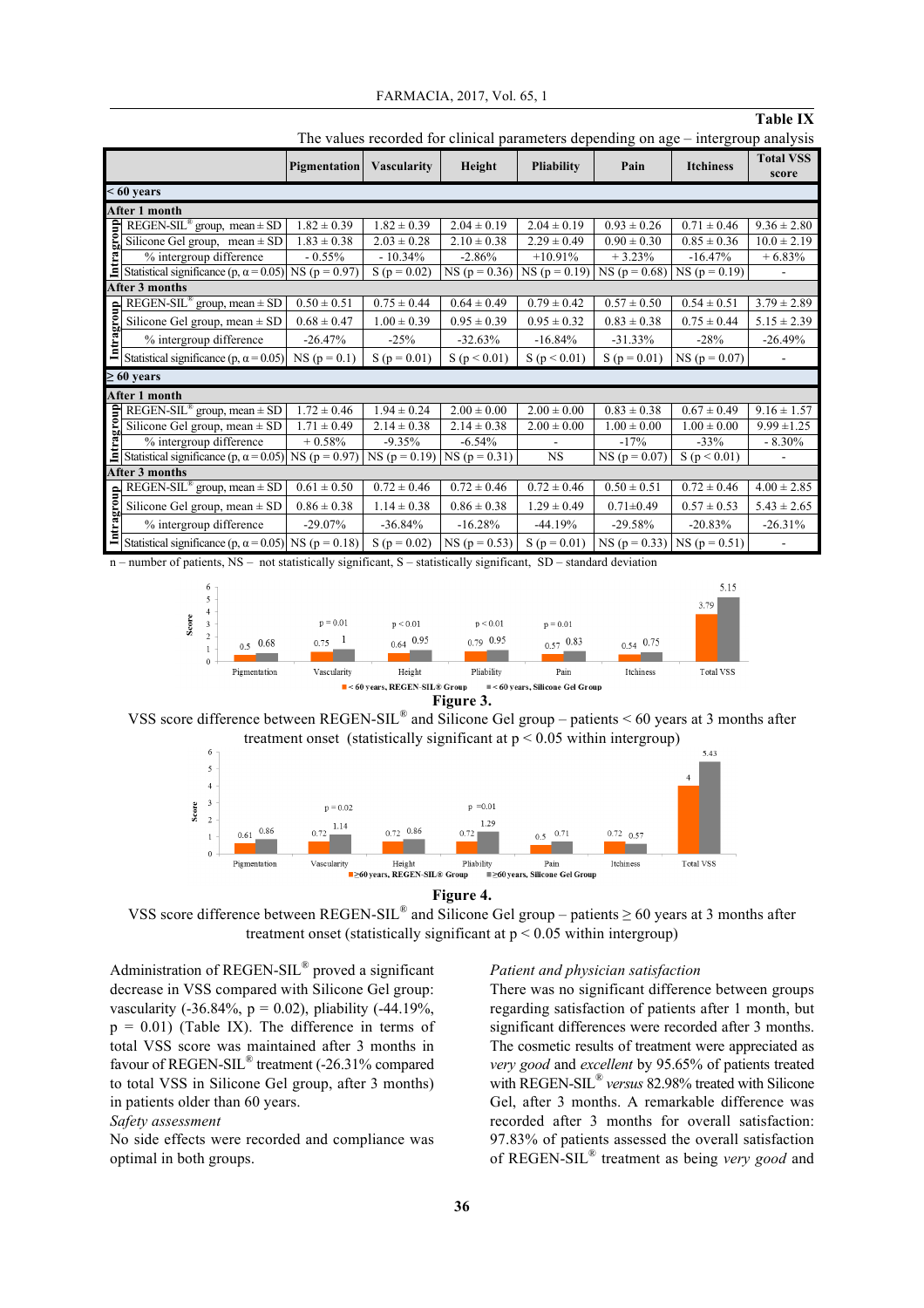*excellent* compared to only 82.98% of patients treated with Silicone Gel (Table X, Figure 5).

#### **Table X** Patient satisfaction

|                                              | After 1 month $(1st$ follow-up) |                                                            |            |                     | After 3 months $(2^{nd}$ follow-up) |                            |                                                                 |       |                     |           |
|----------------------------------------------|---------------------------------|------------------------------------------------------------|------------|---------------------|-------------------------------------|----------------------------|-----------------------------------------------------------------|-------|---------------------|-----------|
| <b>Patient</b><br>satisfaction               |                                 | Intergroup                                                 | % patients |                     |                                     | Intergroup                 | % patients                                                      |       |                     |           |
|                                              | $mean \pm SD$                   | <b>Statistical</b><br>significance<br>$(p, \alpha = 0.05)$ | Good       | <b>Very</b><br>good | <b>Excellent</b>                    | $mean \pm SD$              | <b>Statistical</b><br>significance Good<br>$(p, \alpha = 0.05)$ |       | <b>Very</b><br>good | Excellent |
| <b>Cosmetic results</b>                      |                                 |                                                            |            |                     |                                     |                            |                                                                 |       |                     |           |
| REGEN-SIL <sup>®</sup><br>group ( $n = 46$ ) | $4.48 \pm 0.51$                 |                                                            |            | 52.17               | 47.83                               | $4.48 \pm 0.51$            | $S, p = 0.045$                                                  | 4.35  | 13.04               | 82.61     |
| Silicone Gel<br>group ( $n = 47$ )           | $4.36 \pm 0.61$                 | $NS, p = 0.260$                                            | 6.38       | 51.06               | 42.55                               | $\overline{4.51 \pm 0.78}$ |                                                                 | 17.02 | 14.89               | 68.09     |
|                                              | <b>Overall satisfaction</b>     |                                                            |            |                     |                                     |                            |                                                                 |       |                     |           |
| REGEN-SIL <sup>®</sup><br>group ( $n = 46$ ) | $4.50 \pm 0.51$                 |                                                            | 0.00       | 50.00               | 50.00                               | $4.87 \pm 0.40$            |                                                                 | 2.17  | 8.70                | 89.13     |
| Silicone Gel<br>group $(n = 47)$             | $4.26 \pm 0.64$                 | $NS, p = 0.040$                                            | 10.64      | 53.19               | 36.17                               | $4.47 \pm 0.78$            | $S, p = 0.001$                                                  | 17.02 | 19.15               | 63.83     |

n – number of patients, NS – not statistically significant, S – statistically significant, SD – standard deviation



% Patients

An important difference regarding physicians satisfaction was recorded after 3 months of treatment: physicians have appreciated the overall satisfaction as being *very good* and *excellent* for 95.66% patients treated with REGEN-SIL® compared to only 74.47% patients treated with Silicone Gel (Table XI, Figure 6).



Physician satisfaction

**Table XI** Physician satisfaction

|                                              | After 1 month $(1st$ follow-up) |                                                            |                          |                     |                  | After 3 months $(2^{nd}$ follow-up) |                                                                 |            |                     |                  |
|----------------------------------------------|---------------------------------|------------------------------------------------------------|--------------------------|---------------------|------------------|-------------------------------------|-----------------------------------------------------------------|------------|---------------------|------------------|
| Physician<br>satisfaction                    |                                 | Intergroup                                                 | % patients               |                     |                  |                                     | Intergroup                                                      | % patients |                     |                  |
|                                              | $mean \pm SD$                   | <b>Statistical</b><br>significance<br>$(p, \alpha = 0.05)$ | Good                     | <b>Very</b><br>good | <b>Excellent</b> | $mean \pm SD$                       | <b>Statistical</b><br>significance Good<br>$(p, \alpha = 0.05)$ |            | <b>Very</b><br>good | <b>Excellent</b> |
| <b>Cosmetic results</b>                      |                                 |                                                            |                          |                     |                  |                                     |                                                                 |            |                     |                  |
| REGEN-SIL <sup>®</sup><br>Group ( $n = 46$ ) | $4.63 \pm 0.61$                 | $NS (p = 0.145)$                                           | 6.52                     | 23.91               | 69.57            | $4.76 \pm 0.48$                     | NS (0.882)                                                      | 2.17       | 19.57               | 78.26            |
| Silicone Gel<br>Group $(n = 47)$             | $4.43 \pm 0.74$                 |                                                            | 14.89                    | 27.66               | 57.45            | $4.75 \pm 0.57$                     |                                                                 | 6.38       | 80.85               | 12.77            |
| <b>Overall satisfaction</b>                  |                                 |                                                            |                          |                     |                  |                                     |                                                                 |            |                     |                  |
| <b>REGEN-SIL®</b><br>Group $(n = 46)$        | $4.76 \pm 0.43$                 | S, $p = 0.003$                                             | $\overline{\phantom{a}}$ | 23.91               | 76.09            | $4.72 \pm 0.54$                     | S(p < 0.001)                                                    | 4.35       | 19.57               | 76.09            |
| Silicone Gel<br>Group $(n = 47)$             | $4.38 \pm 0.77$                 |                                                            | 25.53                    | 29.79               | 44.68            | $4.19 \pm 0.82$                     |                                                                 | 25.53      | 29.79               | 44.68            |

n – number of patients, NS – not statistically significant, S – statistically significant, SD – standard deviation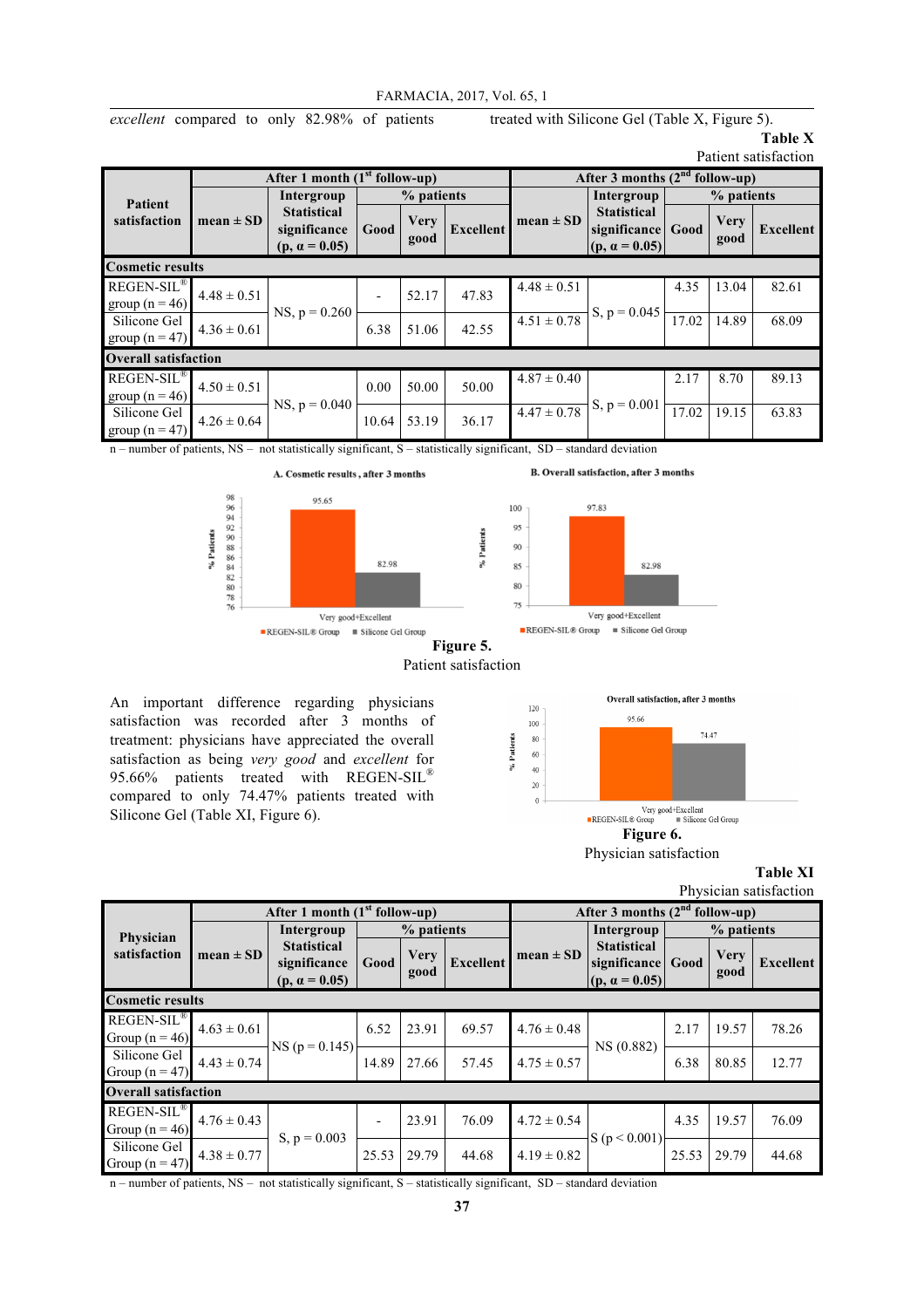Undoubtedly, silicone-based products are effective in scar management. The efficacy and safety of their administration are supported by numerous studies [1, 8, 24], and they become the gold standard for scar management [21]. Numerous silicone-based products are available on pharmaceutical market, but clinicians should select products, considering their sustained efficacy and safety.

This study aimed to assess both efficacy and safety of REGEN-SIL® in therapeutic management of post-operative scars and to compare the efficacy and safety of REGEN-SIL® *versus* another silicone gel available on Romanian market. Both products are authorized as medical devices with the same therapeutic indication. The baseline evaluation of surgical scars revealed no statistically significant differences in VSS score. All parameters of VSS, with exception of itchiness score were recorded as being significantly lower in REGEN-SIL<sup>®</sup> group compared with Silicone Gel group, after 3 months of treatment. Total VSS score decreased by 63.23% in REGEN-SIL® group, compared with baseline. The total VSS score decreased more in REGEN-SIL® than in Silicone Gel group, the difference between groups being 26% after 3 months of treatment.

The recorded results are similar to those presented by other clinical trials. Medhi B *et al*., [16] evaluated the efficacy of silicone gel (Kelo-cote®, Wockhardt Limited, Mumbai, India) for prevention of postoperative hypertrophic and keloid scars. The recorded decreases for VSS in present study were in similar trend to those presented by Medhi B *et al.,* (16). Kim SM *et al.*, [13] compared the efficacy of silicone gel (Kelo-Cote™, SejongMedix, Seoul, Korea) *versus* silicone sheets (Scarclinic<sup>TM</sup>-Thin, Hans Biomed, Seoul, Korea) in preventing of the postsurgical scars and no significant differences were recorded between silicone gel and silicone sheets. Scar evolution was similar to that recorded in the current study [13]. The younger patients were most targeted in our comparative evaluation, because it is commonly recognized that a temporal delay in wound healing, but not in quality of healing, occurs in elderly comparing to young patients [10]. The slow metabolism rate and less tensile strength determine the low chance to develop hypertrophic and keloid scars in elderly [14]. Younger patients displayed a prolonged high turnover state and a retarded rate of maturation compared with patients older than 55 years that displayed an accelerated maturation [4]. This observation is attributed to skin physiology related on age: the young skin has more elastic fibres which lead to a greater tension and the rate of collagen synthesis is greater in young people [22]. More delayed wound healing with a better quality of scarring process in patients older than 60 years was remarked in our investigated group, also. An increasing trend of VSS scores were recorded for patients younger than 60 years compared to patients older than 60 years, after 1 month of treatment onset, but without statistical significance in both groups. Treatment with both silicone-based products equilibrated the difference between age groups, and a decreasing of VSS scores was remarked for patients younger than 60 years compared to those recorded for patients older than 60 years, at 3 months after treatment onset. The comparative assessment of scarring process depending on age revealed that REGEN-SIL® is more efficient than the comparative product in postoperative scar management both in young and elderly patients. Total VSS score decreased more in REGEN-SIL® group than in Silicone Gel group. The differences between groups were 26.49% at patients younger than 60 years and 26.31% at patients older than 60 years, respectively in favour of REGEN-SIL®, at 3 months after treatment onset. No side effects were recorded in both groups, which support optimal tolerability of silicone-based products.

This study has the limitation to assess the efficacy and safety only after 3 months of treatment and no other follow-up was stipulated in clinical trial protocol after 3 months. No other observations were carried out for scar progression. Another limitation is assessment of scarring process between the two sexes, because the assessed lot included only female, taking into account the high prevalence of thyroid and parathyroid pathology in female. As in many previous clinical studies reported, the efficacy of silicone-based products is demonstrated on all types of scars: burn scars [18], post laser exfoliation erythema, hypertrophic and keloid scars [5]. Further studies are necessary in order to investigate if REGEN-SIL® provides more efficacy than other topical silicone-based products on scarring of wounds situated in different anatomical sites. Skin of shoulders, neck, presternum, knees and ankles are more susceptible to high tension thus developing hypertrophic scars whereas keloid scars are developed with predilection on anterior chest, earlobes, upper arms and cheeks.

#### **Conclusions**

The actual research was focused to assess the comparative efficacy and safety of REGEN-SIL® *versus* another silicone gel available on pharmaceutical market, in therapeutic management of post-operative scars. This research is justified by structural variety of silicones, but also by the quantitative ratios between silicones that individualizes silicone-based topical products. It is, under our knowledge, the first study that compared the efficacy and safety of two silicone-based gels, the results of actual study being in interest of